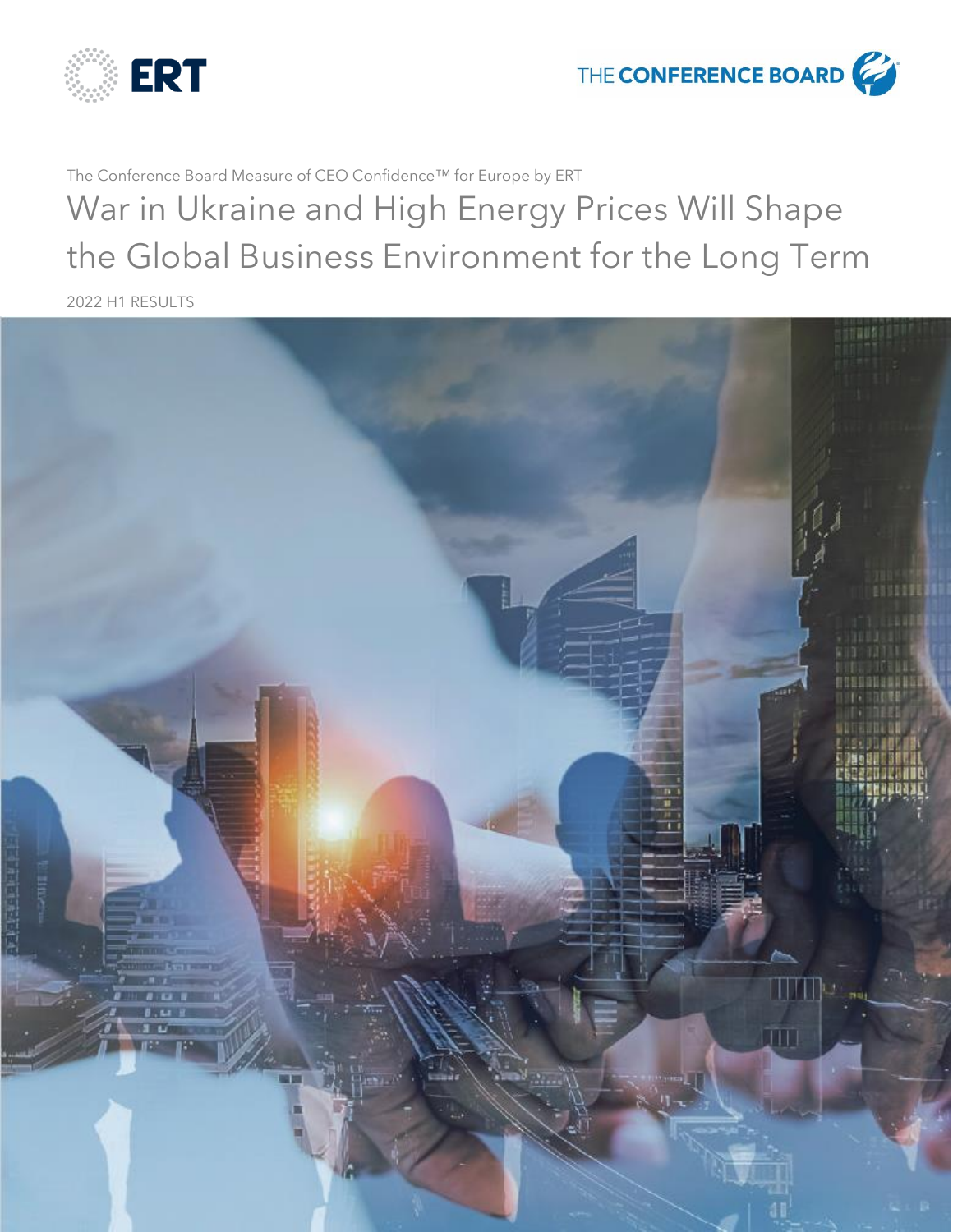# War in Ukraine and High Energy Prices Will Shape the Global Business Environment for the Long Term

The Conference Board Measure of CEO Confidence™ for Europe by ERT 2022 H1 RESULTS



by Ilaria Maselli and Konstantinos Panitsas

<span id="page-1-0"></span>

| Insights for What's Ahead: The Conference Board Measure of CEO Confidence™ for        |  |
|---------------------------------------------------------------------------------------|--|
|                                                                                       |  |
|                                                                                       |  |
| Despite a Deteriorating Outlook, Expectations Regarding Employment and Investment     |  |
| Ukraine War Will Keep Energy Prices High, But Will Not Affect European Efforts to Cut |  |
| Increase Capacity Within Europe, Recycle and Innovate to Adapt to a Changing Trade    |  |
| The Global Business Environment is Likely to be Very Different in Five Years13        |  |
| Annex: Details on Expectations for Capital Investment, Sales, and Employment15        |  |
|                                                                                       |  |
|                                                                                       |  |
|                                                                                       |  |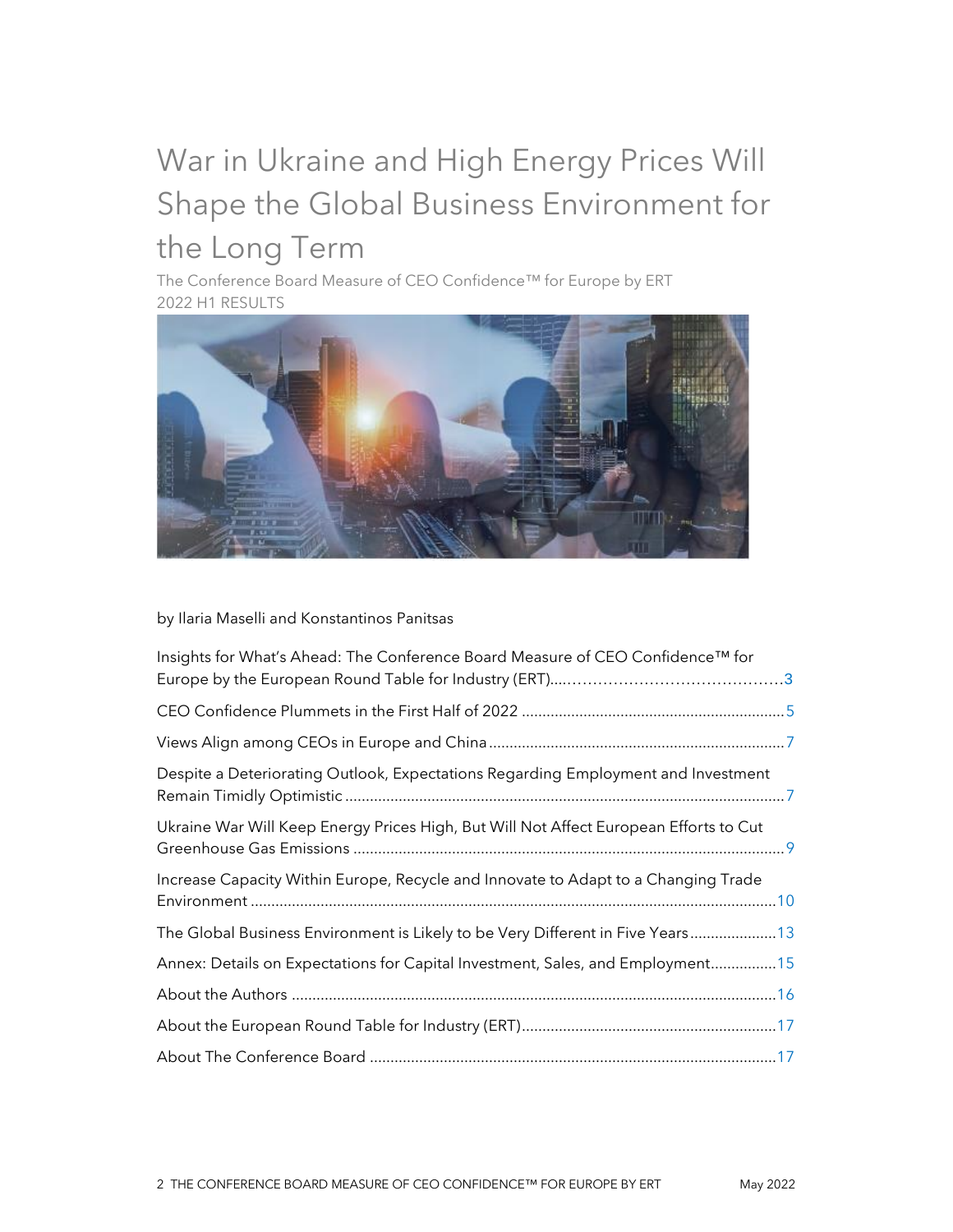## **Insights for What's Ahead: The Conference Board Measure of CEO Confidence™ for Europe by the European Round Table for Industry (ERT)**

- The Conference Board Measure of CEO Confidence™ for Europe by ERT captured CEO views during the second half of April 2022. Confidence plunged to 37 in the first half of 2022, from 63 in the second half of 2021. Expectations for the economy over the next six months are worse compared to the beginning of the COVID-19 pandemic. The unprecedented events that began on February 24th have not only caused a severe security and humanitarian crisis in Europe, but also resulted in a worsening outlook for the region's economy. Historically high energy prices, renewed supply chain disruptions, as well as eroding consumer confidence, are all putting downward pressure on Europe's growth prospects.
- What is striking about the 2022 H1 survey is that despite the major change in the international landscape and the large decline in confidence, positive views regarding investment over the short run outweigh negative views, both in Europe and outside Europe. Hiring intentions remain surprisingly stable in Europe, signaling that the labor market should remain strong over the next six months. The outlook for sales declines more visibly but remain in positive territory.
- With April year-over-year inflation at 7.4 percent in the Euro Area, and producer prices growing at double-digit rates, the impact of the war in Ukraine is already being felt by consumers and producers, especially through the increase in energy prices. How long will it take for energy prices to return to prepandemic levels? A large proportion of CEOs and Chairs surveyed (40 percent) believe this will happen from 2024 onwards. More than a third (38 percent) do not expect energy prices to drop back to prepandemic levels at any point of time.
- Passing part of these rising costs onto consumers has been done or is underway in their organizations, according to 84 percent of responding CEOs. Half of business leaders say they are planning to also absorb price increases into profit margins, but 40 percent say this option is not part of their strategy. Despite challenges associated with the current energy crisis, two-thirds of respondents say they do not expect any significant slowing of Europe's efforts to reduce greenhouse gas emissions by 55 percent in 2030. In fact, many feel that corporate and government climate actions are more likely to accelerate than decelerate over the medium term.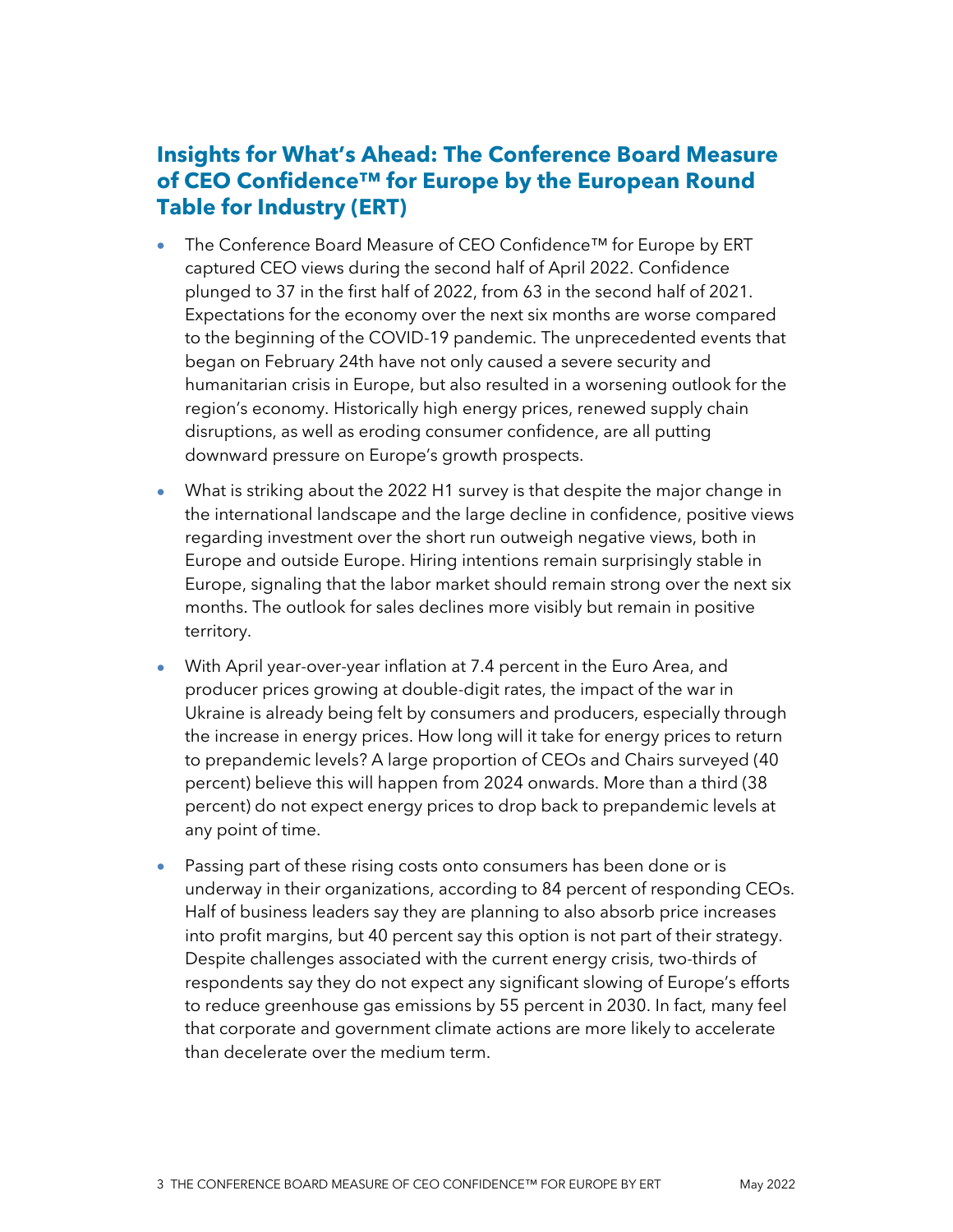- Five years from now, global production networks will likely look different. Four out of five respondents expect an acceleration in the division of the world into competing economic blocs. A majority of respondents expect the supremacy of the US dollar as a global currency to stay about the same, but 23 percent believe it will decline. How will these changes translate in the European context? Almost eighty percent of CEOs and Chairs surveyed believe that an increasing number of sectors will be considered national security priorities, and two-thirds expect that the war in Ukraine will result in an acceleration of the EU's ability to reach Open Strategic Autonomy. Launched in 2020, the goal of this policy is to reduce dependencies on the import of strategic inputs and promote European values and regulatory standards.
- As a result of the evolving geopolitical environment, a large majority of CEOs and Chairs are accelerating plans to find new suppliers, whereas about half also invest in increased production capacity in Europe. Does that mean reducing dependency on Chinese suppliers? Not necessarily. A third of Chairs and CEOs respond that this is done or under way, whereas 44 percent of respondents say reducing dependency on Chinese suppliers is not considered part of their supply chain strategy. Views are also divided on the medium-term outlook, with 48 percent of respondents expecting decoupling from China will accelerate and 46 percent expecting the decoupling to proceed at about the same speed.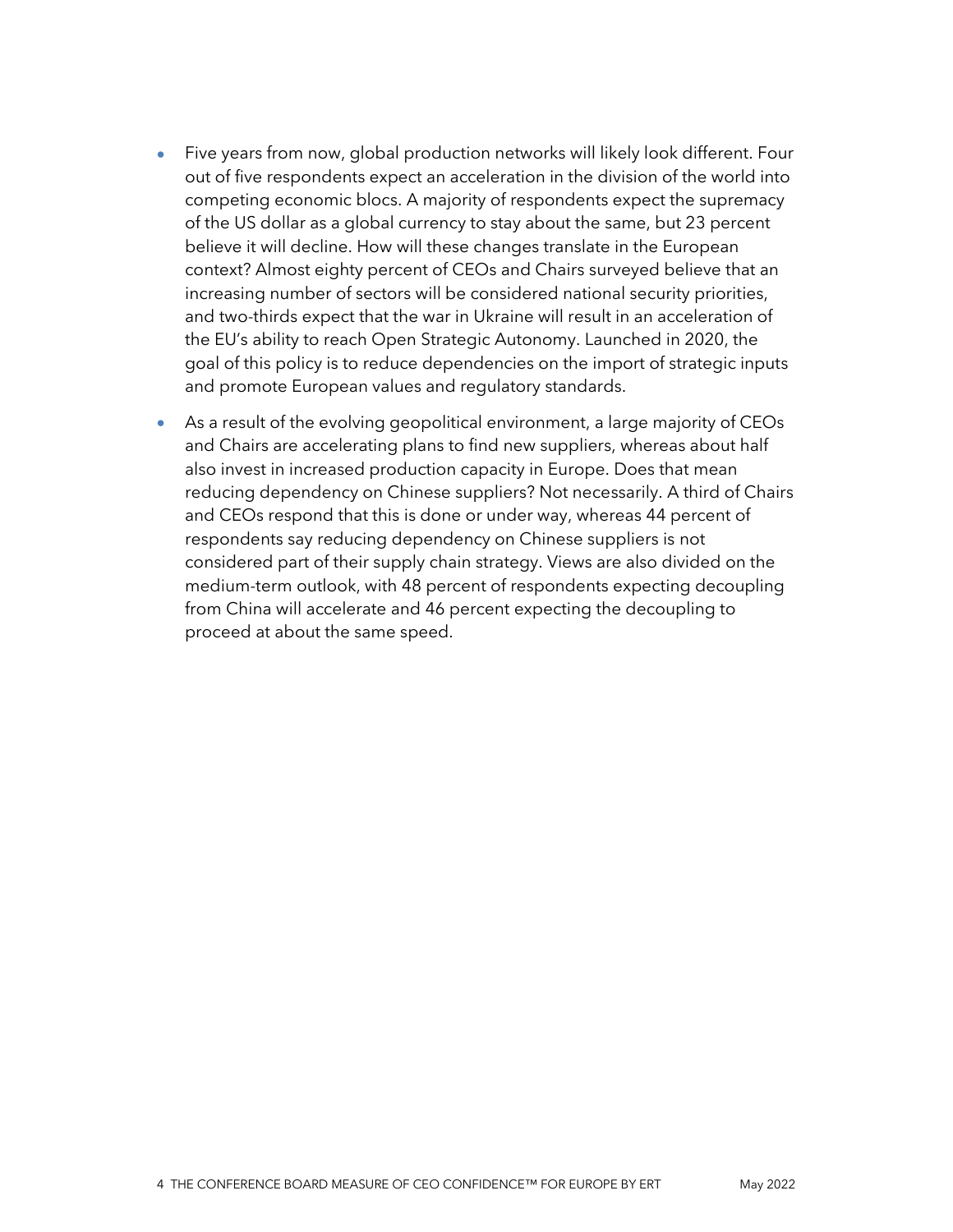#### <span id="page-4-0"></span>**CEO Confidence Plummets in the First Half of 2022**

The Conference Board Measure of CEO Confidence™ for Europe by ERT [plunges](https://data-central.conference-board.org/) to 37 in [the first half of 2022,](https://data-central.conference-board.org/) down from 63 in the second half of 2021. <sup>1</sup> The overall Measure is based upon responses to questions about current economic conditions, and expectations for the economy and own industry six months out. The reading, currently below 50 points, reflects more negative than positive responses. The current level of confidence is similar, albeit a notch higher, to confidence observed in the first half of 2020, after the start of the pandemic.

#### **CEOs' expectations for the economy in the short run drop noticeably** Evolution of The Conference Board Measure of CEO Confidence™ for Europe by ERT and its sub-components

Chart 1



Note: A reading above 50 indicates more positive than negative responses. 56 CEOs responded to the survey. Source: The Conference Board Measure of CEO Confidence™ for Europe by ERT, 2022 H1

Russia's invasion of Ukraine has not only caused a major security and humanitarian crisis, but also resulted in a rapidly worsening outlook for the region's economy. As a result, The Conference Board has downgraded the Euro Area's GDP growth forecast to [2.6 percent](https://www.conference-board.org/topics/global-economic-outlook) 

<sup>1</sup> To access and download the historical data, please visit Data Central at: https://datacentral.conference-board.org/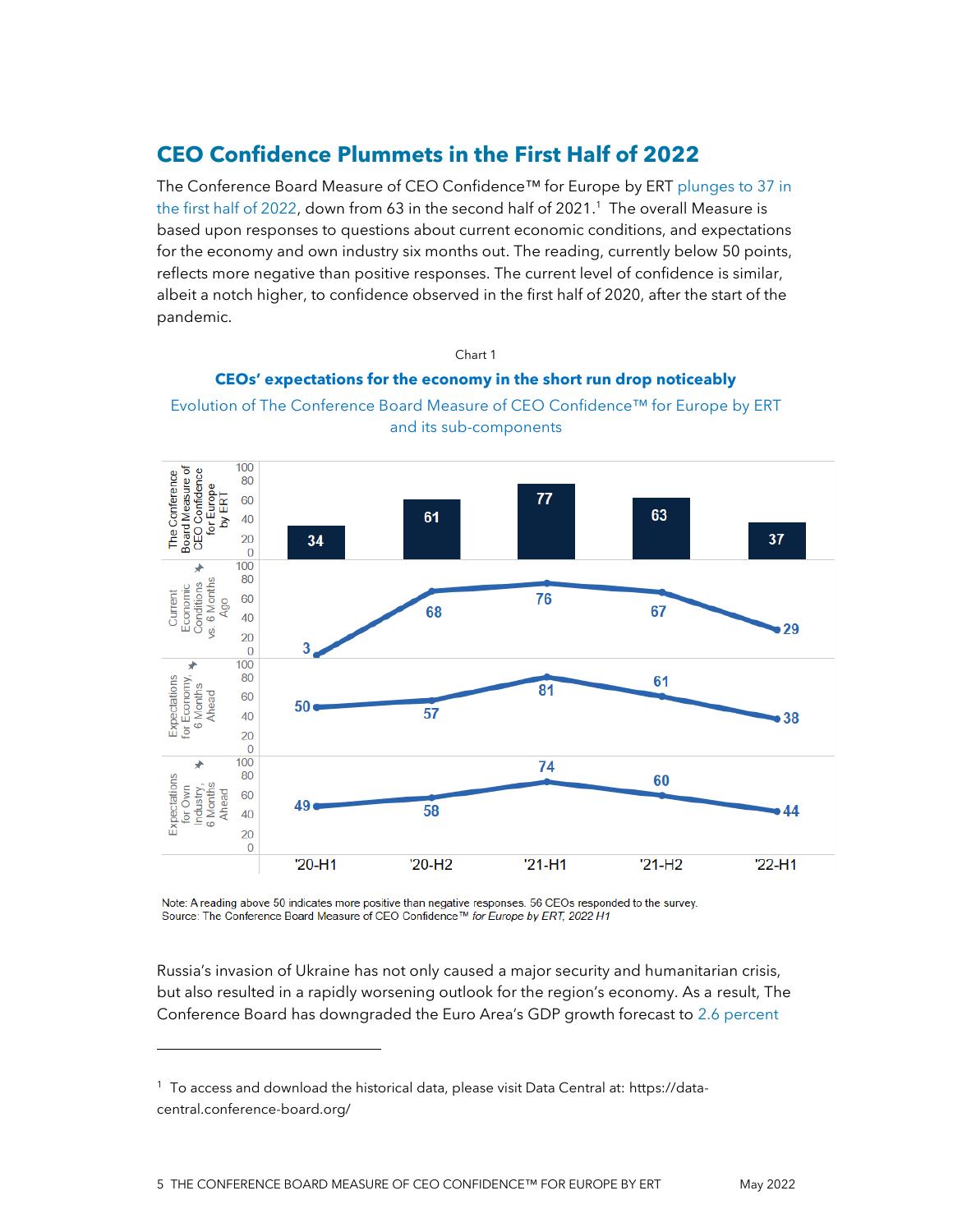[for 2022 and 1.5 percent to 2023.](https://www.conference-board.org/topics/global-economic-outlook) Growth in 2022 was expected to be almost 4 percent before the start of the war in Ukraine.<sup>2</sup>

**Current conditions worse versus six months ago.** This subcomponent of the overall Measure drops by more than half in our most recent survey, from 67 to 29, the second lowest reading in the survey's two-year history. At the beginning of Q4 2021, businesses were facing challenges due to COVID-19-related disruptions, such as elevated transportation prices, higher input costs, and supply chain bottlenecks. Yet, CEOs were optimistic about growth prospects. The war in Ukraine, however, has exacerbated those bottlenecks and created new ones. Moreover, new challenges have emerged related to protecting employees and partners in Ukraine, and pressure to pause or cease business in Russia. The war in Ukraine adds to the supply chain challenges posed by the lockdowns in China due to a resurgence of COVID-19 and the increased recession risk in the U.S. Against this backdrop, 80 percent of respondents are pessimistic about current conditions.

**Expectations for the economy over the next six months dropped markedly.** Business views about the short-term economic outlook also decline noticeably, from 61 in 2021 H2 to 38 in 2022 H1. Expectations today are weaker than at the start of the pandemic, in 2020 H1. With the duration and the scope of the war in Ukraine still uncertain, 61 percent of CEOs and Chairs believe the outlook will worsen over the next six months. Another 21 percent of respondents expect the outlook to remain about the same, while 18 percent believe the economy will improve in the short-term.

**Views regarding prospects for their own industry declined on average, but different industries are experiencing different challenges.** This is likely due to the uneven impact the war in Ukraine will have on industries. For example, energy-intensive industries are more vulnerable to high energy prices and potentially rationing of supplies, while energy producers tend to benefit from higher prices. Almost 40 percent of respondents foresee no changes in the outlook for their own industry in the near term. Another 45 percent expect conditions in their industry will worsen, while the remaining 18 percent say conditions will improve.

<sup>&</sup>lt;sup>2</sup> The Conference Board Global Economic Outlook, May 2022 update.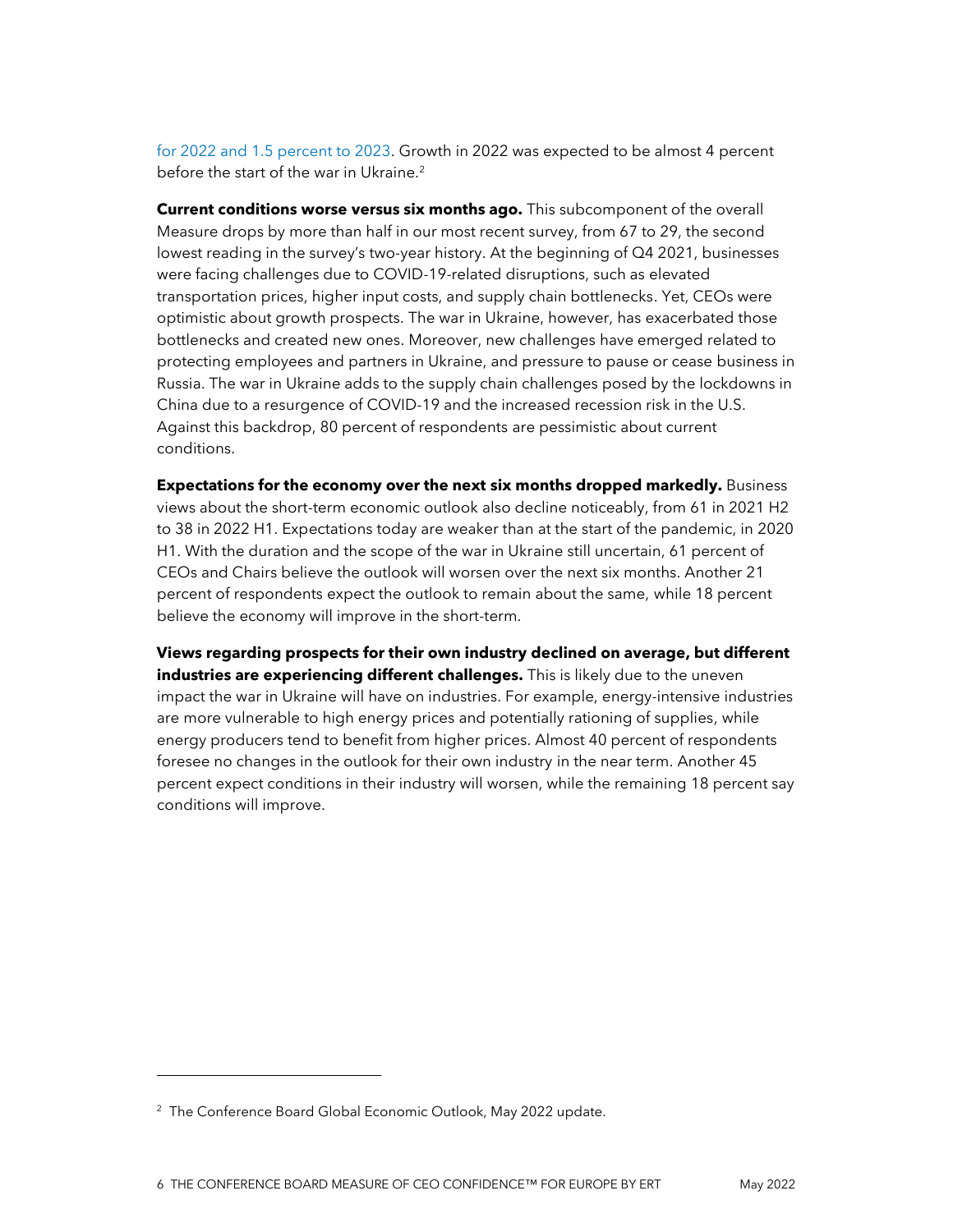#### <span id="page-6-0"></span>**Views Align among CEOs in Europe and China**

In parallel with the US and European CEO surveys, "*The Conference Board Measure of CEO Confidence for China*" was also launched in April. In the newly introduced Chinese edition of this barometer, thirty China CEOs of US and European multinational companies provide a similar assessment regarding current and future business and industry conditions compared to their European counterparts. The overall measure of confidence stands at 34 points. The war in Ukraine has stoked inflationary pressures and created additional supply chain problems before those related to the pandemic were resolved. The recent COVID-19 outbreaks and the Zero-COVID-19 policy have further clouded the region's growth outlook. China-based CEOs, compared to those in Europe, are more pessimistic about the current economy, but also marginally more optimistic about the outlook for the next six months. Views regarding prospects for their own industry are equally pessimistic in both groups.







Source: The Conference Board Measure of CEO Confidence™

Note: A reading below 50 denotes more negative than positive responses. In China, CEOs were surveyed between April 14 to April 28, while CEOs in Europe between April 12 through April 26. 30 China CEOs and 56 CEOs and Chairs in Europe responded to the survey.

### <span id="page-6-1"></span>**Despite a Deteriorating Outlook, Expectations Regarding Employment and Investment Remain Timidly Optimistic**

What is striking about the 2022 H1 survey, is that despite the major change in the international landscape and the large decline in confidence, positive views regarding investment, sales, and employment over the short run outweigh negative views, both for Europe and outside Europe. A possible explanation may be that despite the downward revisions and amplified uncertainty, economy growth will be above trend in 2022 in many mature and emerging economies.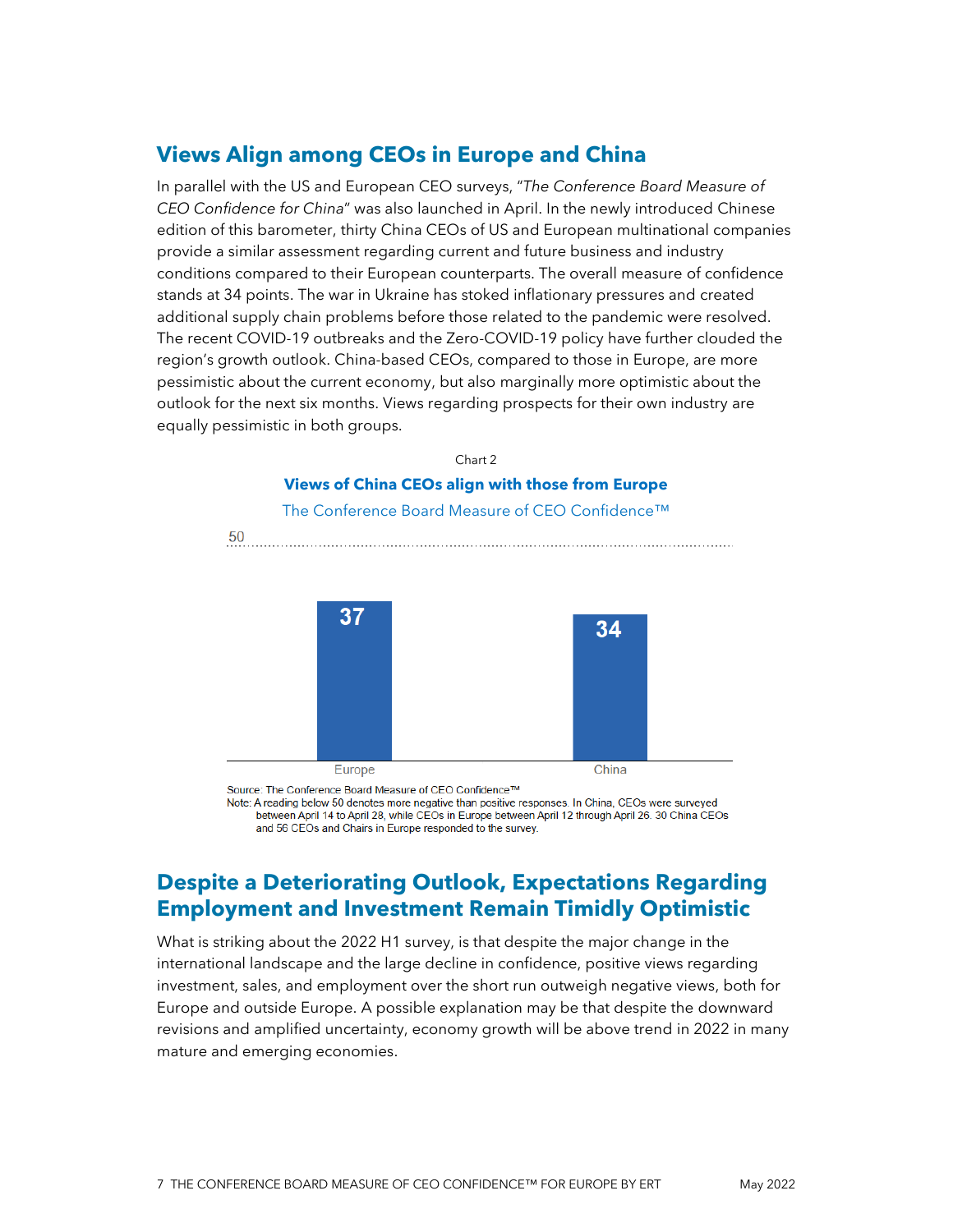#### **Despite a weaking economy, CEOs remain somewhat positive about hiring**

**intentions in Europe.** European CEOs and Chairs maintain their positive views about the employment outlook over the next six months. Employment expectations in Europe remain at 54, which is a relatively high level by the survey's historical standards.

**Sales expectations deteriorated.** Compared to the second half of 2021, expectations for sales decline both for outside Europe and for within, although the drop is more pronounced in the latter. Despite the decline, expectations remain positive overall presumably in anticipation of the lifting of remaining COVID-19-related restrictions. Still, amid high global inflationary pressures an[d declining consumer confidence,](https://ec.europa.eu/info/sites/default/files/bcs_2022_04_en.pdf) private consumption is likely to remain subdued in the short term, a view also echoed by CEOs.<sup>3</sup>

**Increased investment may offset the Ukraine war shock.** Compared to 2021 H2, expectations for capital investment have deteriorated. However, the fact that both measures in Europe and outside Europe remain in positive territory is an encouraging sign. Several factors may explain such results. Some companies may be reluctant to revise investment plans unless of further drastic changes. Other businesses may invest to accelerate their efforts to reduce dependency on Russian energy and build a stronger basis for the use of recycled materials.

#### Chart 3

#### **Expectations regarding employment, sales, and capital investment, albeit lower, remain all into positive territory**



Over the next six months, what do you expect will happen with your company's…

Source: The Conference Board Measure of CEO Confidence™ for Europe by ERT, 2022 H1 Note: A reading below 50 points reflects more negative than positive responses. 56 CEOs responded in the survey.

<sup>3</sup> Economic Sentiment and Employment Expectations further down in the EU and the Euro Area, Business and consumer survey results for April 2022, European Commission.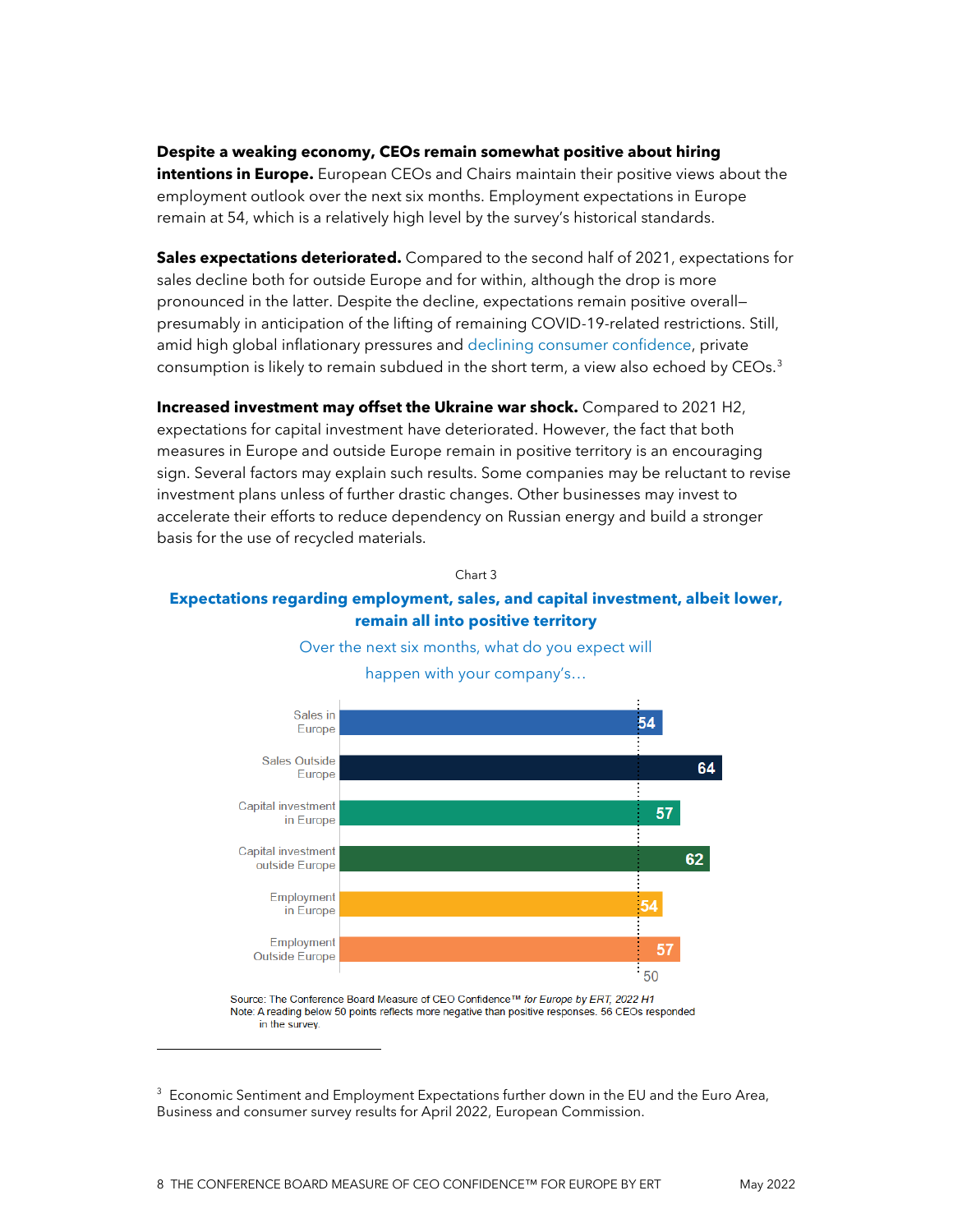# <span id="page-8-0"></span>**Ukraine War Will Keep Energy Prices High, But Will Not Affect European Efforts to Cut Greenhouse Gas Emissions**

Energy price increases triggered by the war in Ukraine have already negatively affected European businesses and consumers. Euro Area inflation in April was at its highest point since 2001, caused in large part by soaring energy prices. At the same time, producer prices in manufacturing surged and are well above their long-term average since January 2021, standing at 37 percent year-over-year in March. When energy prices are excluded, the figure remains nonetheless high, at 14 percent.

How long will it take for energy prices to return to prepandemic levels? Forty percent of business leaders believe this will happen sometime in 2024 or later. More than a third (38 percent) do not expect energy prices to return to prepandemic levels. None of the respondents believe energy prices will return to prepandemic levels in the second half of 2022, and only 23 percent expect a return to prepandemic levels sometime in 2023.



When do you expect energy prices to return to 2019 (prepandemic) levels?

Note: 48 CEOs responded to this question Source: The Conference Board Measure of CEO Confidence for Europe by ERT, 2022 H1

Yet, not all news is bad news on the energy front. Current energy supply challenges offer business leaders an opportunity to accelerate efforts towards reducing or even eliminating dependence on Russian fossil fuels and to invest in greener solutions. These actions may help achieve the EU's objective of reducing greenhouse gas emissions (GHG) by 55 percent by 2030. In fact, two-thirds (66 percent) of respondents say that the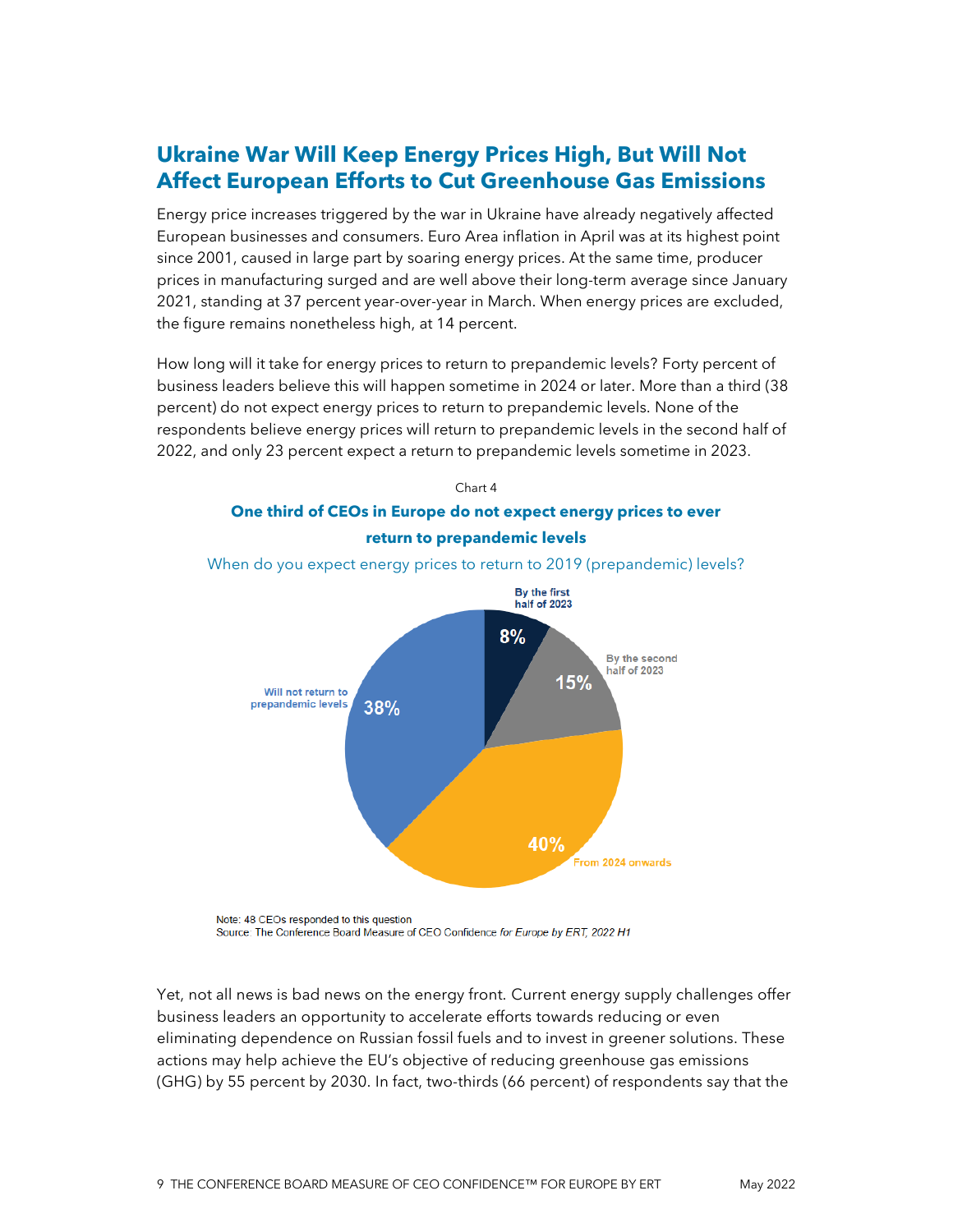current energy crisis will not significantly slow Europe's efforts to reduce greenhouse gas emissions by 55 percent in 2030.

<span id="page-9-0"></span>

Note: 56 CEOs responded to this question Source: The Conference Board Measure of CEO Confidence™ for Europe by ERT, 2022 H1

## **Increase Capacity Within Europe, Recycle and Innovate to Adapt to a Changing Trade Environment**

Natural disasters, trade wars, the COVID-19 pandemic, and now the war in Ukraine have put global supply chain networks in distress. European CEOs and Chairs were asked to identify what strategies they plan to or have already employed to adapt their supply chains to the evolving geopolitical environment. To put things into a global perspective, a similar question was also given to CEOs in China in the new Chinese edition of the CEO Confidence survey launched by The Conference Board.

• **Increasing capacity within Europe is a strategy focus, but firms cannot decouple from China.** Finding new suppliers of raw materials/commodities within Europe is a top priority with 9 percent of CEOs and Chairs in Europe saying they have already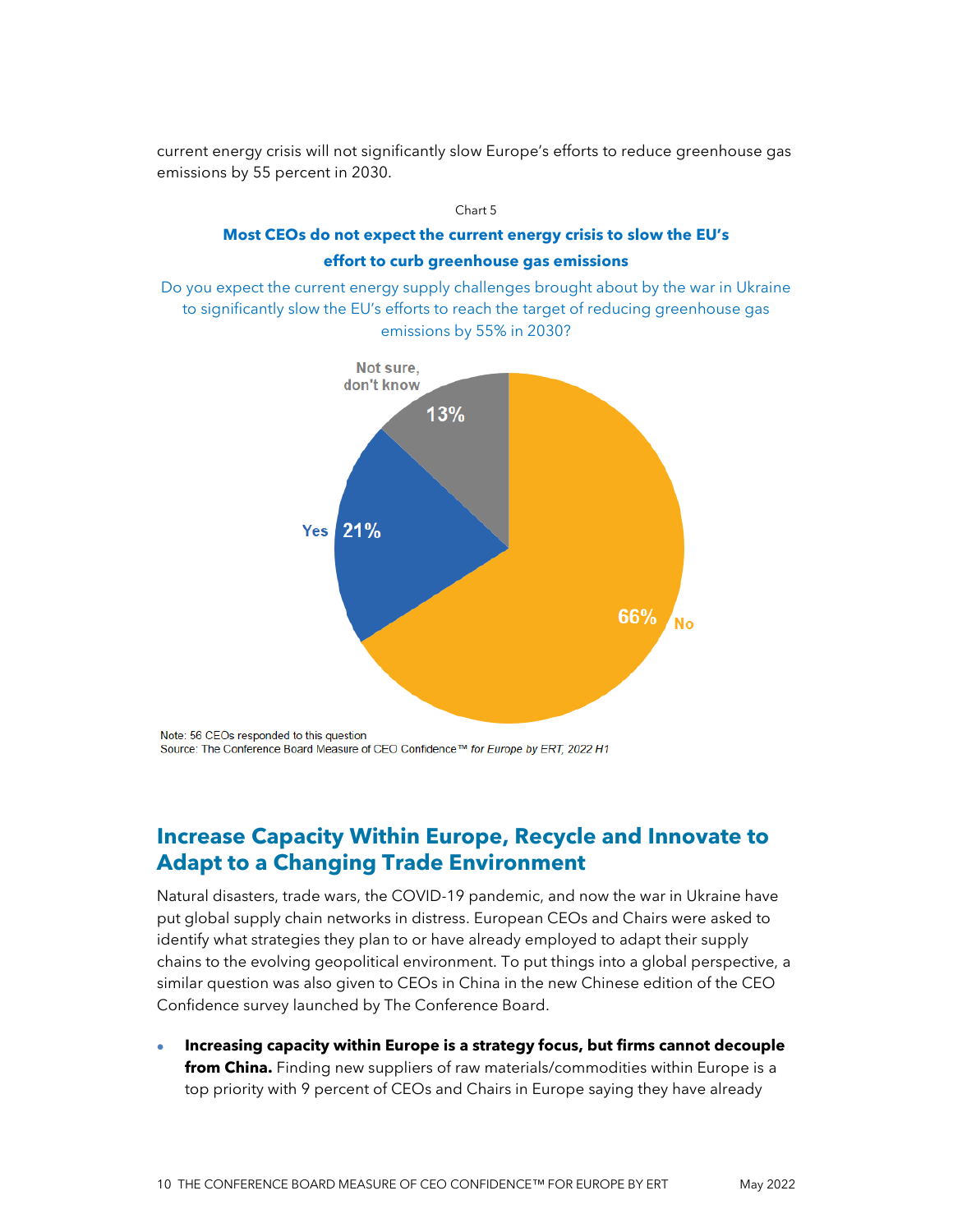done so and almost an additional 70 percent saying efforts are underway. Close to a majority (47 percent) say plans to expand production capacity within Europe are underway, and another 4 percent say they have already done so. In line with their European counterparts when it comes to localization, 50 percent of China-based CEOs intend to invest in additional production capacity domestically, while another 10 percent have already done this.

- **Does sourcing more in Europe mean reducing dependency on Chinese suppliers?** Not necessarily. Reducing dependency on Chinese suppliers is not being considered part of the supply chain strategy, according to 44 percent of European respondents. On the other hand, more than a third say they have either begun reducing their dependency or plans to do so are underway, a significant share with potentially large consequences for both markets.
- **Recycling and innovating their way out of the crisis.** Sixty nine percent of European respondents say efforts to increase reliance on recycled materials are underway and another 11 percent say they have already implemented these actions. At the same time, two-thirds of European respondents are investing in R&D to help solve shortages of materials. Among China CEOs, views are similar on the greater use of recycled materials and higher R&D spending to address today's material shortages. That said, in China such views were slightly less prominent, with 63 percent stating they plan to rely more on recycling materials and half saying they plan to invest in R&D to deal with material scarcity.
- **Taking a closer look at supply chains.** More than 80 percent of respondents in Europe have either increased or are planning to increase transparency within their tier-2 and tier-3 suppliers. There are several likely drivers behind this need: on the one hand, the risk of secondary sanctions related to the war in Ukraine, on the other an overarching necessity to map vulnerabilities to increase supply chains resilience.
- **Rethinking how to move goods.** Skyrocketing oil prices, higher shipping rates, and closed airspaces have prompted CEOs to adapt and choose alternative ways of moving goods and products without disrupting business. Diversifying forms of transportation is a popular strategy among European CEOs, with more than 80 percent saying they have either changed their transportation strategies or are planning to do so. Views differ from China CEOs, where a smaller share (53 percent) stated that diversifying forms of transportation is done or underway.
- **Higher prices being passed on to consumers/end users; half of respondents say rises to be absorbed into profit margins.** Passing part of rising costs to consumers is already done or underway, according to 84 percent of CEOs in Europe. Fifty one percent of respondents say they are planning to also absorb price increases into profit margins, but for 40 percent of respondents this is not part of the strategy. As for the China CEOs almost half (47 percent) say that absorbing prices increases into profit margins is not part of their strategy.
- **Despite challenges to sourcing certain inputs and exorbitant energy prices, most companies do not plan to pause or cease product lines.** Pausing production of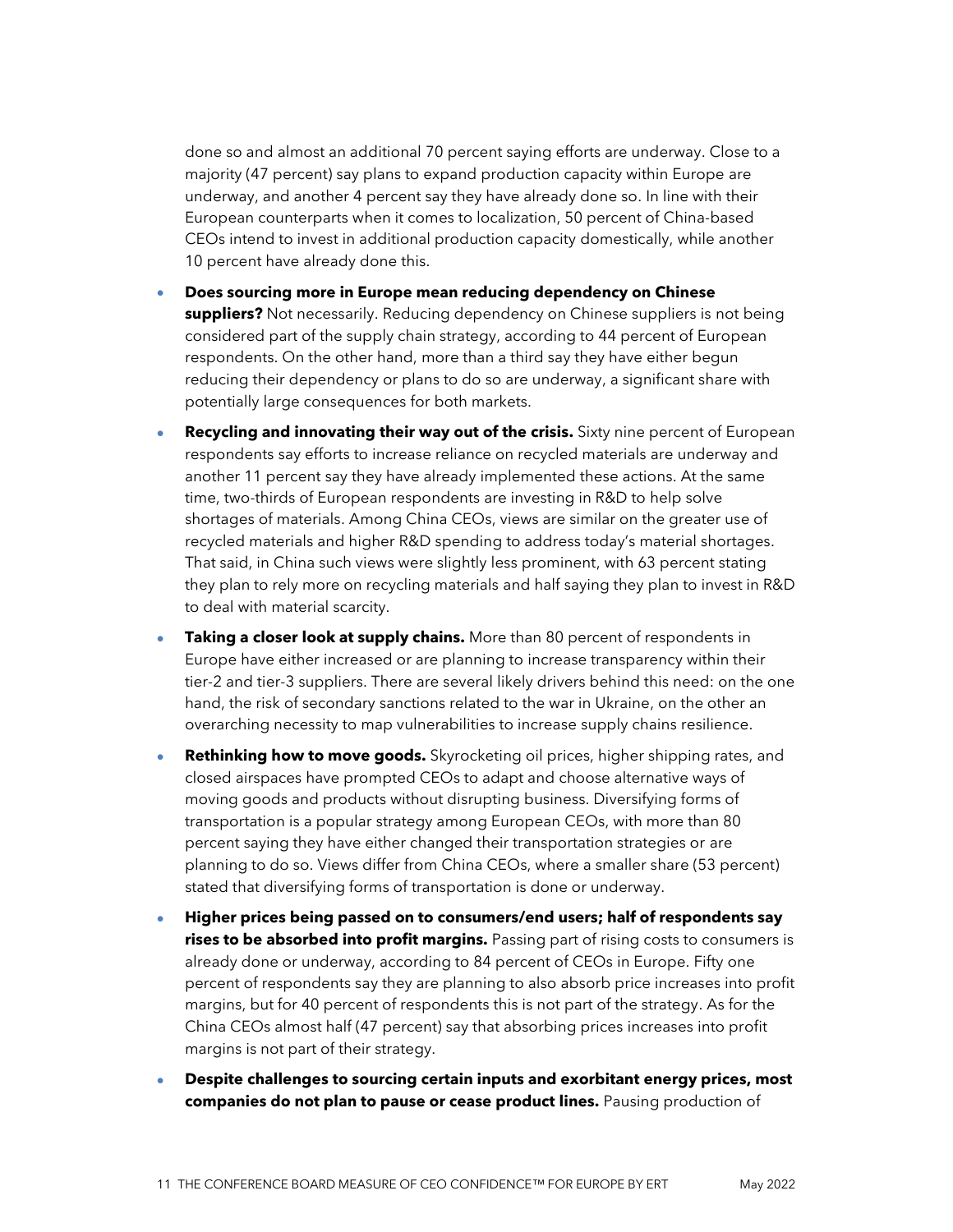certain products has already been done or is underway for just 24 percent of respondents in Europe, and 26 percent in China. Another 12 percent have ceased or are planning to cease certain product lines in Europe, 23 percent in China. Most respondents are not considering the option of pausing or ceasing production.

• **Companies increasingly expected to take a stance on major political and social events.** Sixty percent of CEOs in Europe say they plan to or have already permanently cut ties with suppliers in Russia, while 18 percent say this is not part of their strategy. Contrary to the European view, China CEOs have weaker intentions to permanently cut ties with suppliers in Russia, but 43 percent say they don't know or this issue does not apply to them[. A Conference Board study](https://www.conference-board.org/topics/geopolitics/withdrawing-or-staying-in-russia-companies-should-brace-for-challenges) details how difficult it is for each business to find a balance between not helping the Russian government to sustain the war in Ukraine, and not abandoning employees, customers, and partners in Russia.<sup>4</sup>

Chart 6

#### **Increasing capacity domestically, innovation, and more transparent supply chain networks are executives' top priority amid a challenging trade environment**

How is your company adapting supply chains to the evolving geopolitical environment?

|  | <b>Done</b>                                                                       | Underway                                                  |                                                  | $\blacksquare$ Not part of our strategy |     |     | Don't know, not applicable |     |         |        |        |
|--|-----------------------------------------------------------------------------------|-----------------------------------------------------------|--------------------------------------------------|-----------------------------------------|-----|-----|----------------------------|-----|---------|--------|--------|
|  | Finding new suppliers of raw materials/commodities within Europe Europe CEOs 9%   |                                                           |                                                  |                                         |     |     |                            |     |         | 69% 7% | 15%    |
|  | Investing to create more production capacity within Europe Europe CEOs            |                                                           |                                                  |                                         |     |     |                            | 47% |         | 25%    | 24%    |
|  |                                                                                   | Investing to create more production capacity within China |                                                  | <b>China CEOs</b>                       | 10% |     |                            |     | 50%     | 23%    | 17%    |
|  |                                                                                   | Reducing dependency on Chinese suppliers                  |                                                  | Europe CEOs <sup>5%</sup>               |     |     | 29%                        |     |         | 44%    | 22%    |
|  |                                                                                   |                                                           |                                                  | <b>China CEOs</b>                       |     | 17% |                            |     |         | 63%    | 20%    |
|  |                                                                                   | Increasingly relying on recycled materials                |                                                  | <b>Europe CEOs</b>                      | 11% |     |                            |     |         | 69%    | 20%    |
|  |                                                                                   |                                                           |                                                  | <b>China CEOs</b>                       |     |     |                            |     | 63% 10% |        | 27%    |
|  |                                                                                   |                                                           | Investing in R&D to solve shortages of materials | Europe CEOs                             |     |     |                            |     | 58%     | 16%    | 16%    |
|  |                                                                                   |                                                           | <b>China CEOs</b>                                |                                         |     |     | 47%                        | 17% |         | 33%    |        |
|  | Increasing transparency for the extended supply chains (tier-2, tier-3 suppliers) |                                                           |                                                  | <b>Europe CEOs</b>                      |     | 20% |                            |     |         | 64%    | 15%    |
|  |                                                                                   | Increasing ESG visibility of lower-tier supply chain      |                                                  | <b>China CEOs</b>                       |     |     |                            |     |         | 80%    | 13%    |
|  |                                                                                   |                                                           | Diversifying forms of transportation             | <b>Europe CEOs</b>                      |     | 20% |                            |     |         | 64% 5% | 11%    |
|  |                                                                                   |                                                           |                                                  | <b>China CEOs</b>                       |     |     |                            | 50% | 17%     |        | 30%    |
|  |                                                                                   | Passing on higher costs to consumers/end users            |                                                  | <b>Europe CEOs</b>                      |     | 18% |                            |     |         | 65%    | 11% 5% |
|  |                                                                                   |                                                           |                                                  | China CEOs                              | 10% |     |                            |     | 50%     | 20%    | 20%    |
|  | Absorbing prices pressures into profit margins                                    |                                                           |                                                  | <b>Europe CEOs</b>                      |     |     |                            | 49% |         |        | 40% 9% |
|  |                                                                                   |                                                           |                                                  | <b>China CEOs</b>                       |     |     | 40%                        |     |         | 47%    | 13%    |
|  | Pausing/delaying production of certain product lines                              |                                                           |                                                  | <b>Europe CEOs</b>                      |     | 18% |                            |     | 49%     |        | 27%    |
|  |                                                                                   |                                                           |                                                  | <b>China CEOs</b>                       |     | 23% |                            |     | 43%     |        | 30%    |
|  | Ceasing production of certain product lines                                       |                                                           | <b>Europe CEOs</b>                               | 10%                                     |     |     |                            | 60% |         | 29%    |        |
|  |                                                                                   |                                                           |                                                  | <b>China CEOs</b>                       |     | 20% |                            |     | 43%     |        | 33%    |
|  |                                                                                   | Permanently cutting ties with suppliers in Russia         |                                                  | <b>Europe CEOs</b>                      |     | 25% |                            |     | 35%     | 18%    | 22%    |
|  |                                                                                   |                                                           |                                                  | <b>China CEOs</b>                       |     | 17% | 27%                        | 13% |         |        | 43%    |

Source: The Conference Board Measure of CEO Confidence™ for Europe by ERT, 2022 H1

<sup>&</sup>lt;sup>4</sup> Se[e here](https://www.conference-board.org/topics/geopolitics/withdrawing-or-staying-in-russia-companies-should-brace-for-challenges) for an overview of the challenges associated with each decision: The Challenge of [Deglobalizing Russia,](https://www.conference-board.org/topics/geopolitics/withdrawing-or-staying-in-russia-companies-should-brace-for-challenges) The Conference Board, April 2022.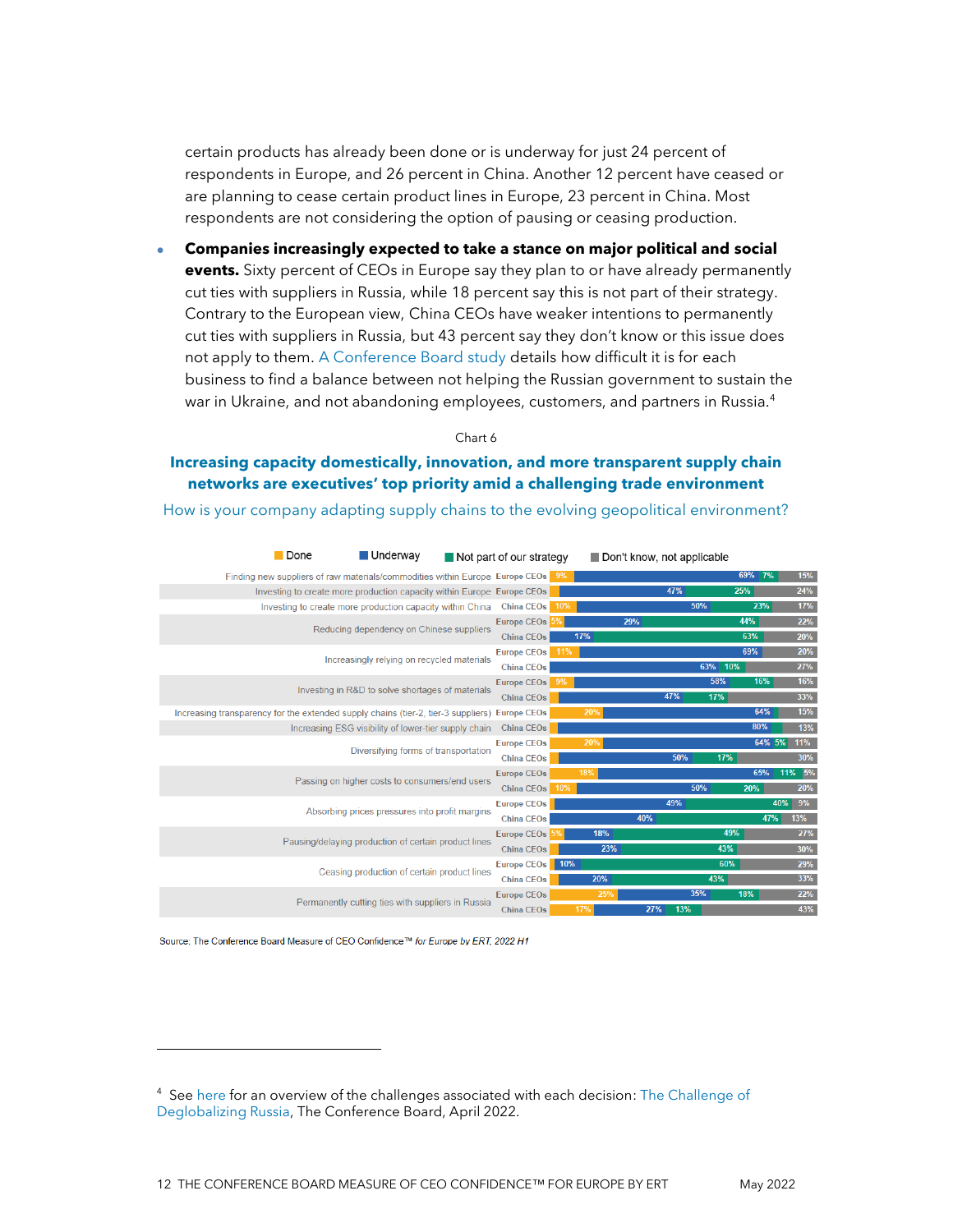# <span id="page-12-0"></span>**The Global Business Environment is Likely to be Very Different in Five Years**

A major event like the war in Ukraine is likely to accelerate many pre-existing trends. As a result, the global business environment will likely look very different in five years.

- 80 percent of respondents in Europe expect acceleration of the division of the world into competing economic blocs. Forty eight percent also expect to decouple from China faster than previously expected, although another 46 percent expect the decoupling to proceed at about the same speed.
- 77 percent of respondents expect stakeholders' pressure on business to take a stand on political/social issues to increase.
- A majority of respondents expect the supremacy of the US dollar as a global currency to stay about the same, but 23 percent believe it will decelerate. Meanwhile, the use of cryptocurrencies is more likely to accelerate than to decelerate, but views are scattered on the subject, with 36 percent of respondents choosing "don't know or not applicable".

How will these changes translate in the European context? Some 80 percent of CEOs and Chairs surveyed believe that an increasing number of sectors will be considered national security priorities, and two thirds of them see that the war in Ukraine will result in an acceleration of the EU's ability to achieve Open Strategic Autonomy. Launched in 2020, the goal of this policy is to reduce dependencies on the import of strategic inputs, and to promote European values and regulatory standards.

Along with the effort to reduce external strategic dependencies, 55 percent of respondents think that EU Single Market integration will stay about the same, while almost 40 percent expect integration to accelerate. On the climate policy front, corporate and government climate actions are also likely to accelerate. In the new geopolitical context and business environment, a majority of CEOs think that socio-economic inequalities are likely to widen in Europe.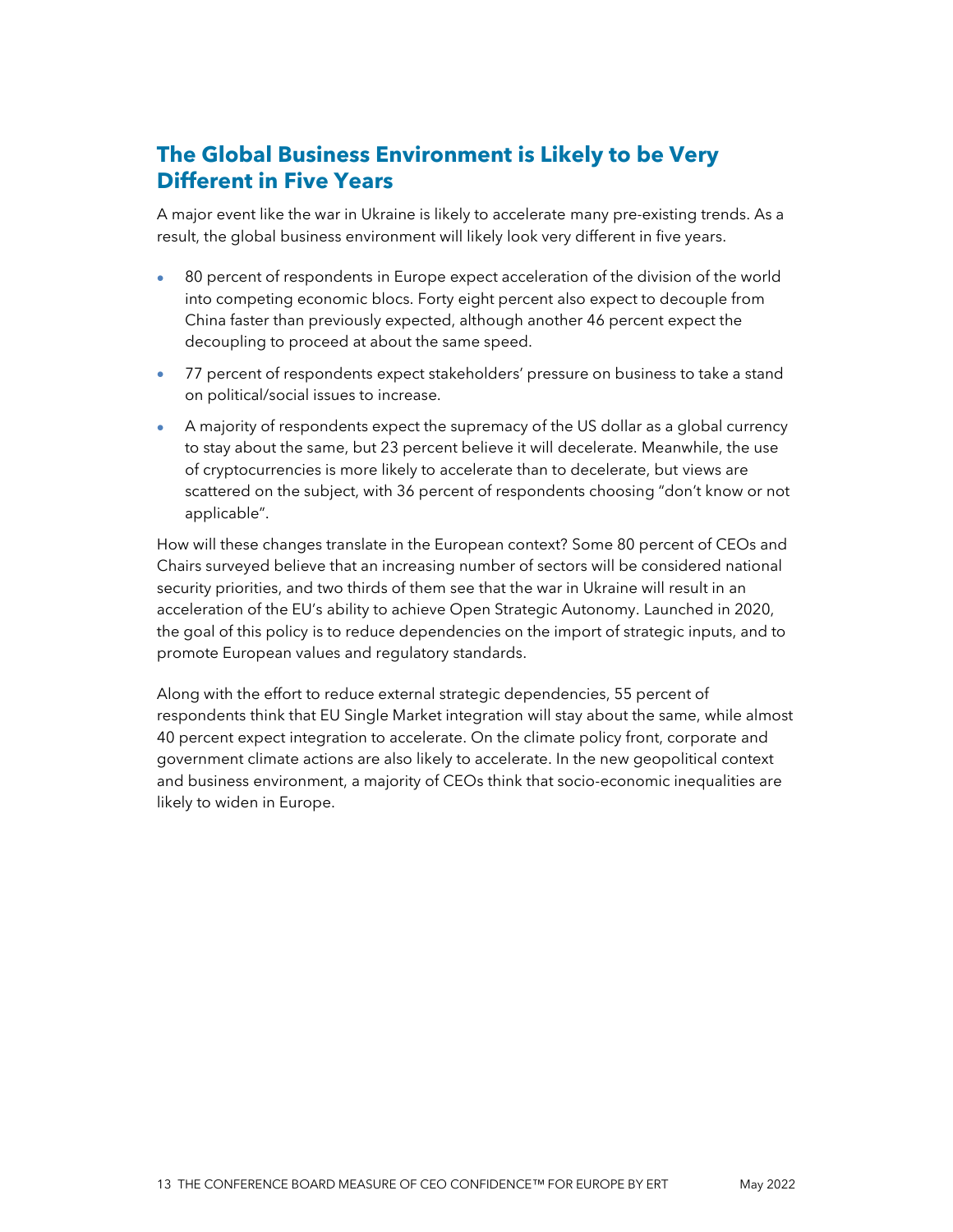#### Chart 7

#### **The war in Ukraine will result in a different global business environment**

How do you think the war in Ukraine will impact the following trends over the next five years?

| Accelerate<br>About the same                        |  |                                                                                  | Decelerate |     |     | Don't know, not applicable |     |            |            |     |
|-----------------------------------------------------|--|----------------------------------------------------------------------------------|------------|-----|-----|----------------------------|-----|------------|------------|-----|
| Division of the world into competing economic blocs |  |                                                                                  |            |     |     |                            | 80% |            | 18%        |     |
|                                                     |  | Decoupling from China                                                            |            |     |     | 48%                        |     |            | <b>46%</b> |     |
|                                                     |  | Stakeholders' pressure on business to take a stand on<br>political/social issues |            |     |     |                            |     | <b>77%</b> | 18%        |     |
|                                                     |  | The supremacy of the US dollar as a global currency                              | 13%        |     |     |                            | 55% |            | 23%        | 9%  |
|                                                     |  | Use of cryptocurrencies                                                          |            | 31% |     |                            | 27% |            |            | 36% |
|                                                     |  | Number of sectors considered national security priority                          |            |     |     |                            |     | 79%        |            | 18% |
|                                                     |  | EU's ability to reach Open Strategic Autonomy                                    |            |     |     |                            | 66% |            | 25%        |     |
|                                                     |  | EU Single Market integration                                                     |            |     | 39% |                            |     |            | 55%        |     |
|                                                     |  | Corporate climate actions                                                        |            |     |     | 52%                        |     |            |            | 45% |
|                                                     |  | Government climate actions                                                       |            |     |     | 48%                        |     | 36%        |            | 14% |
| Widening socio-economic inequalities in Europe      |  |                                                                                  |            |     | 54% |                            |     | 38%        |            |     |

Source: The Conference Board Measure of CEO Confidence™ for Europe by ERT, 2022 H1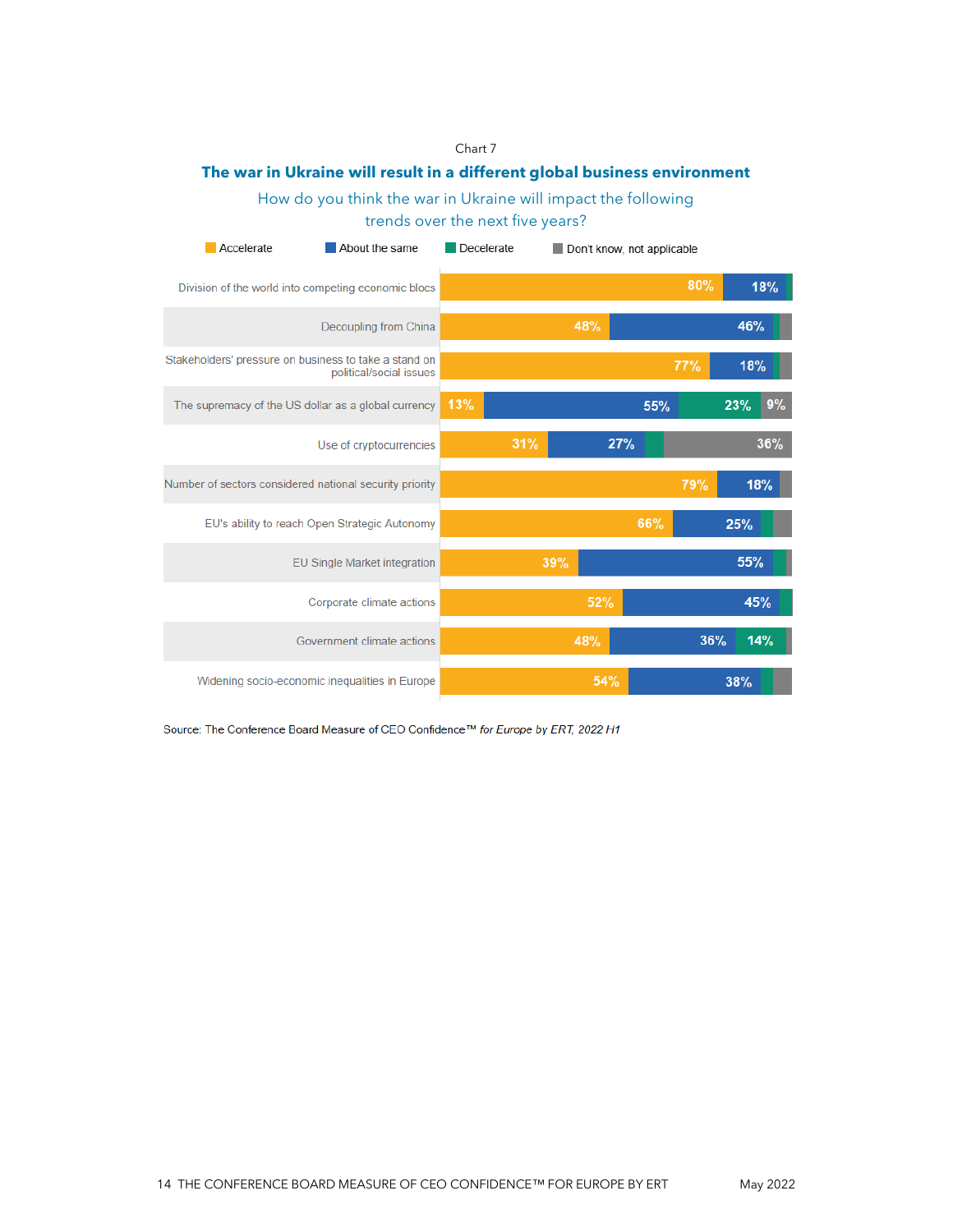## <span id="page-14-0"></span>**Annex: Details on Expectations for Capital Investment, Sales, and Employment**



Note: A reading below 50 denotes more negative than positive responses Source: The Conference Board Measure of CEO Confidence™ for Europe by ERT, 2022 H1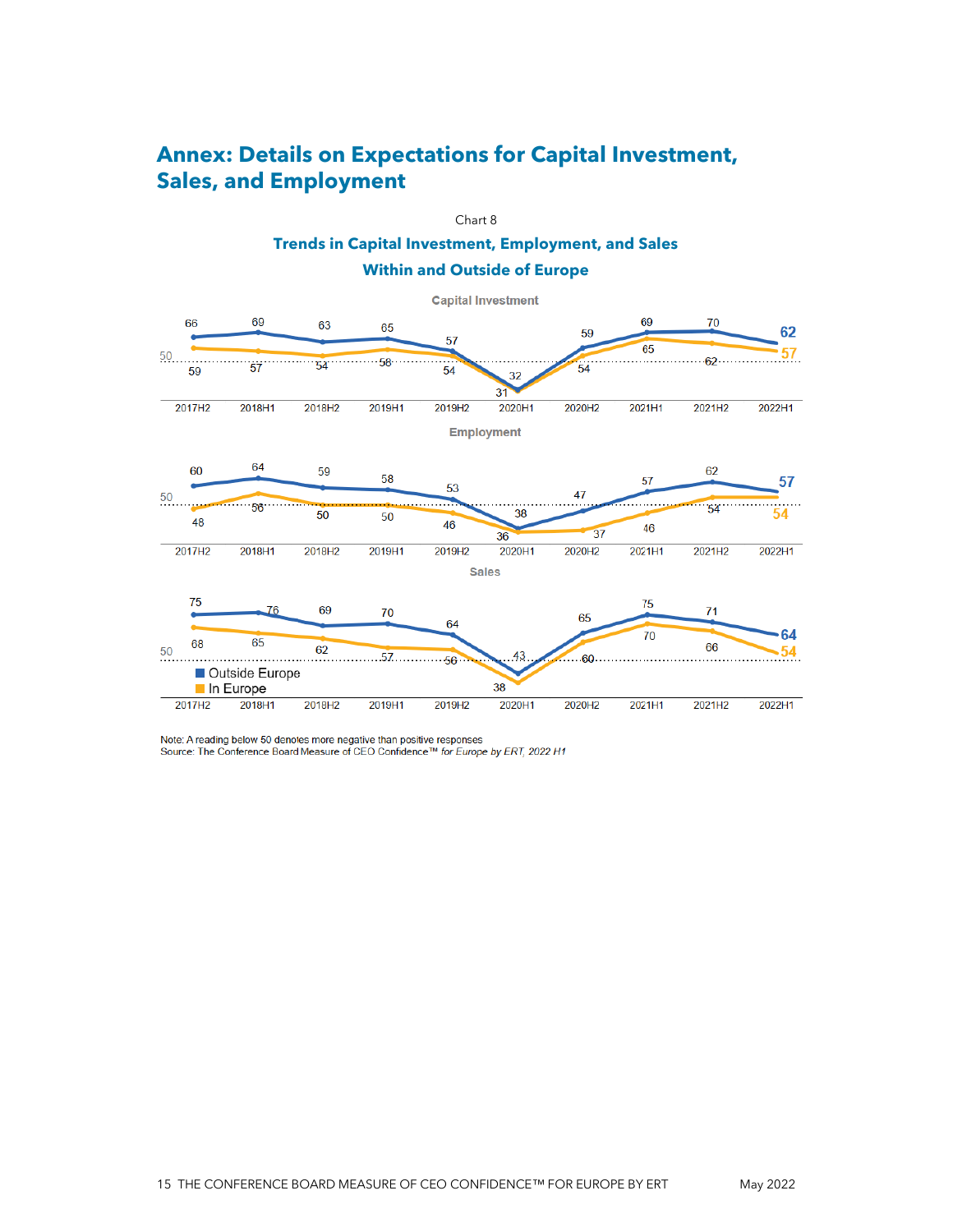# **About The Conference Board Measure of CEO Confidence™ for Europe by ERT**

The Conference Board and ERT have established a collaboration to create a new measure of CEO Confidence for Europe since 2020. The measure ranges from 0 to 100. A reading of less than 50 reflects more negative than positive responses.

The measure is based on results from three survey questions about: 1) business and economic conditions now; 2) conditions in six months; and 3) prospects for respondents' own industries. These questions have been surveyed by The Conference Board in the United States on a quarterly basis since 1976. The survey is conducted twice a year in Europe.

In addition to the confidence measure, CEOs and Chairs also assess the outlook for their own company through questions about employment, sales, and capital investment, inside and outside Europe. ERT has fielded these survey questions since the second half of 2017. Special questions of current significance are included in each survey.

The latest survey was fielded between April 12 to April 26, 2022, to 57 ERT members. Fifty-six replied to the regular questions, resulting in a response rate of 98%. More than 50 replied to the special questions. The Measure of CEO Confidence survey was circulated in China between April 14 and April 28 to 42 CEOs and Executives. The response rate was 73 percent.

#### <span id="page-15-0"></span>**About the Authors**

**Ilaria Maselli** has been the Senior Economist for Europe at The Conference Board since March 2016. Maselli monitors the monthly business cycle of the European economy and contributes analysis to *[The Conference Board Global Economic Outlook](https://www.conference-board.org/topics/global-economic-outlook/)*. She also contributes to in-depth research related to global supply chains and labor markets. Maselli, who is an Italian and Belgian citizen, worked previously at the Brussels-based think tank the Centre for European Policy Studies (CEPS); her latest position was Research Fellow.

**Konstantinos Panitsas** is a Research Associate in the Economy, Strategy, and Finance Centre at The Conference Board in Brussels. He contributes to several key projects with his data analytics, including the C-Suite Challenge™ survey. In 2017, Panitsas graduated from Hunter College of the City University of New York with an MA in Economics.

The authors would like to thank Dana Peterson, Chuck Mitchell, Anke, Schrader, Lynn Franco, and John Metselaar, for their thorough reviews, and Babette Plessers for editing and improving the text.